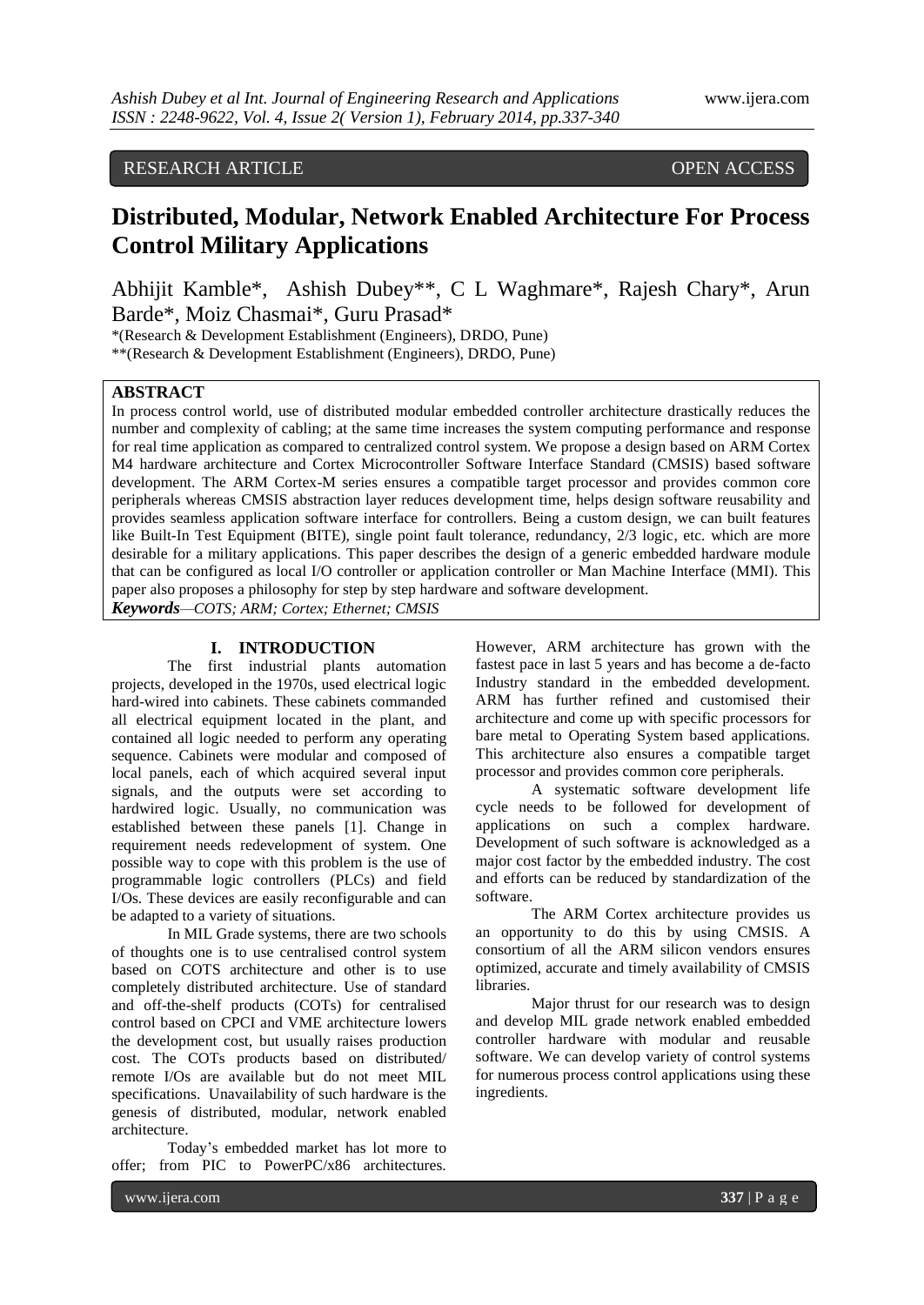# **II. SYSTEM DESCRIPTION**

# **1. System Block Diagram**

We have designed ARM Cortex based, network enabled, and configurable embedded controller modules. A module can be configured as Application Controller or Intelligent I/O Controller or MMI Controller. A control system can be built using these modules communicating over Ethernet/ RS485/ CAN backbone network as shown in Fig. 1, which can be used for variety of process control applications. The master application software will run on Application Controller; the heart of the control system. The Intelligent I/O Controller will be used for acquiring sensors data and controlling the actuators. The MMI Controller will be used for reading the switches and displaying the status of various activities. The number of modules and their role depends on the system requirements.

## **2. Architecture of Network Enabled Embedded Controller**

The concept of the distributed controller is based on networked memory sharing architecture. Each embedded controller module will have two Cortex processors, both interfaced to a dual port RAM in such a way that both can simultaneously read and write to any memory location of the RAM. One of the processor will run Network Interface application called as Network Processor and the other one called Application processor will run Control, MMI or I/O application, based on the system requirements. Fig. 2 shows the detailed internal architecture of this embedded controller hardware. The Application processor will provide all standard interfaces to the outside world through discrete, analog, PWM, Quadrature encoder and serial I/Os. It will also have a dedicated interface for LCD and Debug/Trace. The Network processor shall have Ethernet/ RS485/ CAN bus interface. It will have add-on power supply module which can be selected



#### **III. SELECTION OF PROCESSOR**

The selection of right device on which to base our design was a challenging task; typically in the scenario where there is a need to have a right balance of price, performance and power consumption [2]. The x86(intel) and PowerPC processors are proven architecture which are currently being used. The ARM offers goodness of 32 bit processing and peripherals on a single chip (SoC) which makes the hardware design extremely simple. ARM eliminates the monopoly of a single silicon vendor as it is an IP core company with a huge silicon vendor base. Hence ARM was an obvious choice for this architecture.

We carried out comparative studies of different ARM flavors from different silicon vendors for parameters like processing power, latency, peripherals, support for floating point arithmetic, support for DSP functions and defined road map of at least 10 years.



Fig.2. Internal Architecture of Embedded Controller



Fig. 3. ARM Processors Chart [3]

Fig. 3. shows the comparative chart for various ARM Processors for its capability, performance and functionality. Cortex-A series offer high performance processor for Operating System (OS), mainly used for smart phones and PDA applications. Cortex-R series offer exceptional performance processor for real time applications. The consistent interrupt handling structure and programmer's model of Cortex-M series provides a full upwards-compatible path for processors from Cortex-M0 to Cortex-M4.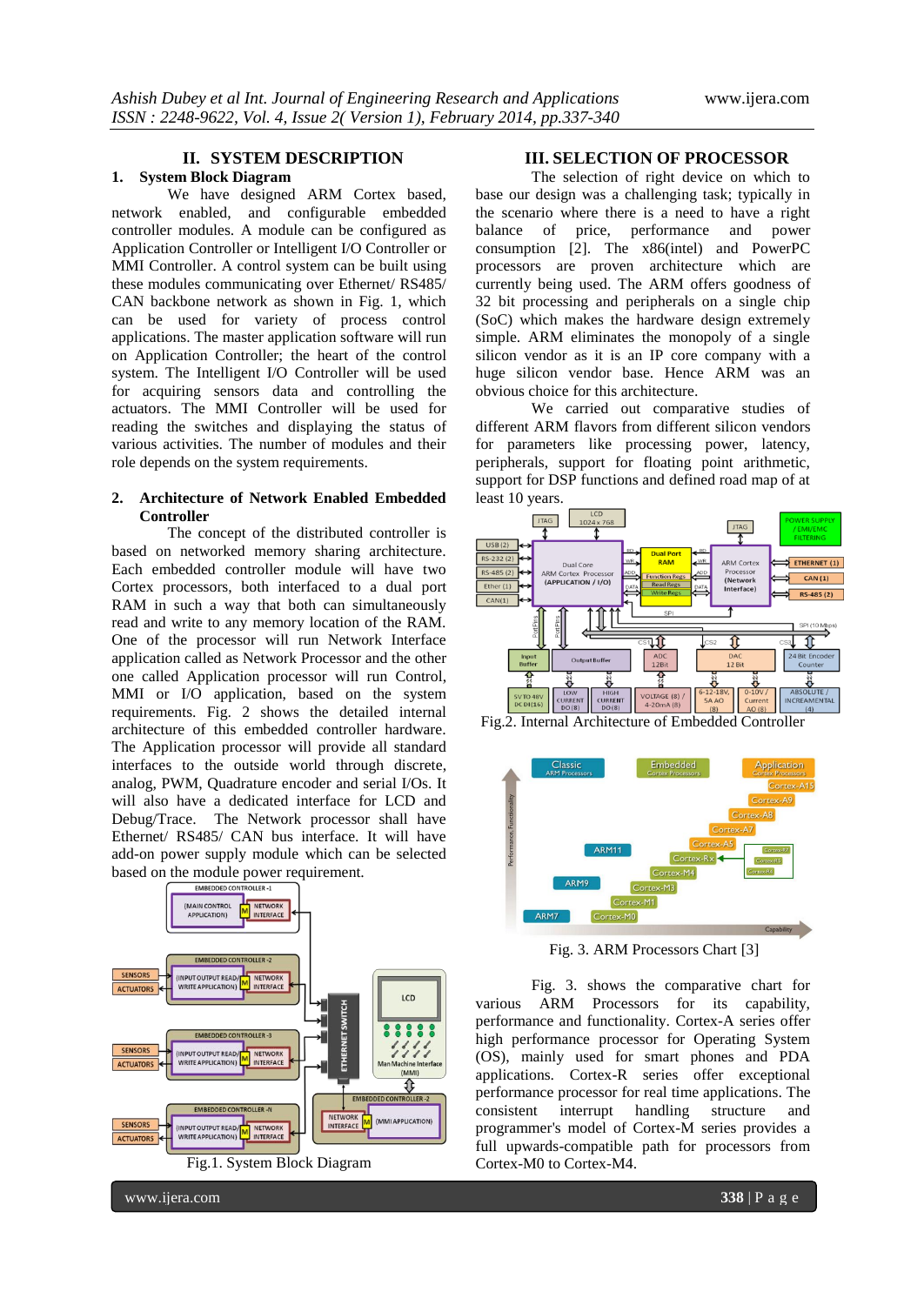Theoretically we should have chosen Cortex-R family for MIL applications. As Cortex-M4 has same performance as Cortex-R with wider silicon vendor support, we opted for Cortex-M4 over Cortex-R. The comparison of Cortex-M family is given in Fig. 4. LPC4350 Dual Core Cortex M4 & Cortex M0 (204MHz) [4] has been selected for Application/ IO/ MMI Controllers.

# **IV. SOFTWARE DEVELOPMENT APPROACH**

Creation of software is acknowledged as a major cost factor by the embedded industry. The cost is significantly reduced by standardizing the software interfaces across all Cortex-M silicon vendor products, especially while creating new projects or migrating from existing software to a new device.

The Cortex-M4 architecture offered us an additional advantage in software development through its Cortex Microcontroller Software Interface Standard (CMSIS). It is a vendor-independent hardware abstraction layer for the Cortex-M processor series. All the major silicon vendors are part of a consortium which has standardized the software interfaces and are bound to release CMSIS libraries for the processors they are producing.

The CMSIS enables consistent and simple software interfaces to the processor and the peripherals, simplifying software re-use, reducing the learning curve for new microcontroller developers and reducing the time to market for new devices. CMSIS architecture is shown in Fig. 5.

The CMSIS consists of the following components:

1. Peripheral Register and Interrupt Definitions: A consistent interface for device registers and interrupts.

|                               | Cortex-M0                                    | Cortex-M3       | Cortex-M4                         |
|-------------------------------|----------------------------------------------|-----------------|-----------------------------------|
| <b>Architecture Version</b>   | V6M                                          | v7M             | v7ME                              |
| Instruction set architecture  | Thumb, Thumb-2<br><b>System Instructions</b> | Thumb + Thumb-2 | Thumb + Thumb-2.<br>DSP, SIMD, FP |
| DMIPS/MHz                     | 0.9                                          | 1.25            | 1.25                              |
| <b>Bus interfaces</b>         | 1                                            | 3               | 3                                 |
| Integrated NVIC               | Yes                                          | Yes             | Yes                               |
| Number interrupts             | $1-32 + NMI$                                 | $1-240 + NM$    | $1-240 + NM$                      |
| Interrupt priorities          | $\overline{a}$                               | 8-256           | 8-256                             |
| Breakpoints, Watchpoints      | 4/2/0, 2/1/0                                 | 8/4/0, 2/1/0    | 8/4/0, 2/1/0                      |
| Memory Protection Unit (MPU)  | <b>No</b>                                    | Yes (Option)    | Yes (Option)                      |
| Integrated trace option (ETM) | <b>No</b>                                    | Yes (Option)    | Yes (Option)                      |
| Fault Robust Interface        | <b>No</b>                                    | Yes (Option)    | <b>No</b>                         |
| Single Cycle Multiply         | Yes (Option)                                 | Yes             | Yes                               |
| <b>Hardware Divide</b>        | <b>No</b>                                    | Yes             | Yes                               |
| <b>WIC Support</b>            | Yes                                          | Yes             | Yes                               |
| Bit banding support           | <b>No</b>                                    | Yes             | Yes                               |
| Single cycle DSP/SIMD         | <b>No</b>                                    | <b>No</b>       | <b>Yes</b>                        |
| Floating point hardware       | <b>No</b>                                    | <b>No</b>       | <b>Yes</b>                        |
| Bus protocol                  | AHB Lite                                     | AHB Lite, APB   | AHB Lite, APB                     |
| <b>CMSIS Support</b>          | Yes                                          | Yes             | $Yes$ $\blacksquare$              |

Fig. 4. Cortex M Family Comparison [3]

- 2. Core Peripheral Functions: Access functions for specific processor features and core peripherals.
- 3. DSP Library: Optimized signal processing algorithms and for Cortex-M4 support of SIMD instructions.

4. System View Description (SVD): XML file that describes the device peripherals and interrupts. [3]

As shown in Fig. 6, a typical control application will consists of following software modules: (1) I/O Read/Write, (2) Communication, (3) Diagnostic/ Monitoring, (4) Typical Control Algorithm, (5) User Interfaces, (6) Timing/ Event/ Exception Handling, (7) Data Logging. These modules are identified based on the applications, i.e., Control, MMI, I/O and Network Interface. These software modules are either completely or partially reusable.

Keil Microcontroller Development Environment will be used as a platform for software development, as it provides tool support for Cortex-M series and widely used by the embedded industry all across the globe [5]. However, another widely used software development platform - Labview, which takes graphical code and generates procedural c code, can also be used in traditional programming





Fig. 6. Typical Software Module